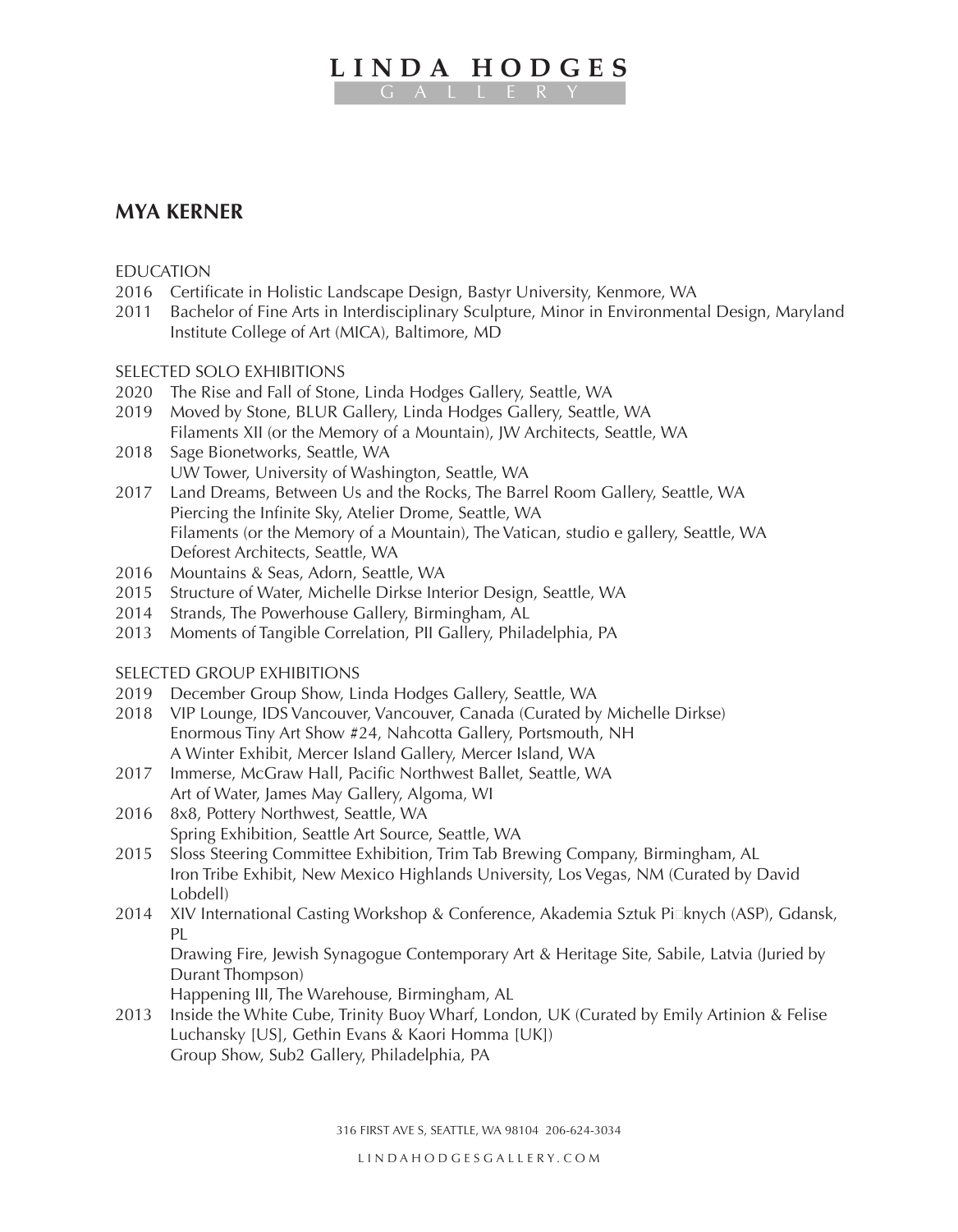InLiquid Benefit v. thirteen, InLiquid Art + Design, Philadelphia, PA 4.48 Psychosis, Necessary Angel Theater Company, Toronto, ON, Canada Process Show: Metal, Philadelphia Sculpture Gym, Philadelphia, PA Salon Show, Greenpoint Gallery, Brooklyn, NY

- 2012 The White Cube Cube, Delaware Center for the Contemporary Arts, Wilmington, DE (Juried by Emily Artinion & Felise Luchansky) Small Works Show, Philadelphia Sculpture Gym, Philadelphia, PA XII International Casting Workshop & Conference, ASP, Gdansk, PL 71st Annual Juried Exhibition, Woodmere Art Museum, Chestnut Hill, PA, Jacques MacCuiston Dowling Prize (for Sculpture), (Juried by Alex Kanevsky, [catalogue])
- 2011 Commencement Exhibition, MICA, Baltimore, MD Out Into the World, MICA, Baltimore, MD Juried Undergraduate Exhibition, MICA, Baltimore, MD Merit Award
- 2010 Woodworking Show, MICA, Baltimore, MD Cast Elements Exhibition, MICA, Baltimore, MD Multigrain Thesis Show, MICA, Baltimore, MD Sorrento Study Abroad Exhibition, MICA, Baltimore, MD
- 2009 InterArts , Baltimore Symphony Orchestra, Baltimore, MD Environmental Design Exhibition, MICA, Baltimore, MD
- 2008 Reflections of Radnor, Wayne Art Center, Radnor, PA

## PERFORMANCES

- 2019 [Upcoming] Title TBD, Base: Experimental Arts + Space, Seattle, WA
- 2018 a mountain's pulse , return to origin, Inscape, Seattle, WA a mountain's pulse , 10 degrees, Seattle, WA

## RESIDENCIES/WORKSHOPS

- 2019 Artist in Residence by Correspondence, Arts Territory Exchange, Global Project
- 2018 Artist in Residence, DeForest Architects, Seattle, WA Collaborating Artist in Residence, 10 degrees, Seattle, WA Participating Writer, Wild Twins, Sherkin Island, West Cork, Ireland
- 2014 Visiting Artist, XIV International Casting Workshop & Conference, ASP, Gdansk, PL
- 2013-14 Artist in Residence, Sloss Furnaces, National Historic Landmark, Birmingham, AL
- 2012-13 Work Study Artist, Sculpture Trails Outdoor Museum, Solsberry, IN
- 2012 Visiting Artist, XII International Casting Workshop & Conference, ASP, Gdansk, PL

## AWARDS/HONORS

- 2016 People's Choice Award, NW Flower and Garden Show, Seattle, WA
- 2014 Juror, I International Medallion Biennial, Zespó Pa Stwowych Szkó Plastycznych, Warsaw, PL
- 2014 Honorable Mention, XIV International Casting Workshop & Conference, ASP, Gdansk, PL
- 2012 Jacques MacCuiston Dowling Prize (for Sculpture), Woodmere Art Museum, Chestnut Hill, PA
- 2010 Juried Undergraduate Merit Award, MICA, Baltimore, MD Art History Scholarship, MICA, Baltimore, MD Leadership Award, MICA, Baltimore, MD Winfred Gordon Scholarship, MICA, Baltimore, MD
- 2009 Leadership Award, MICA, Baltimore, MD Environmental Design Scholarship, MICA, Baltimore, MD